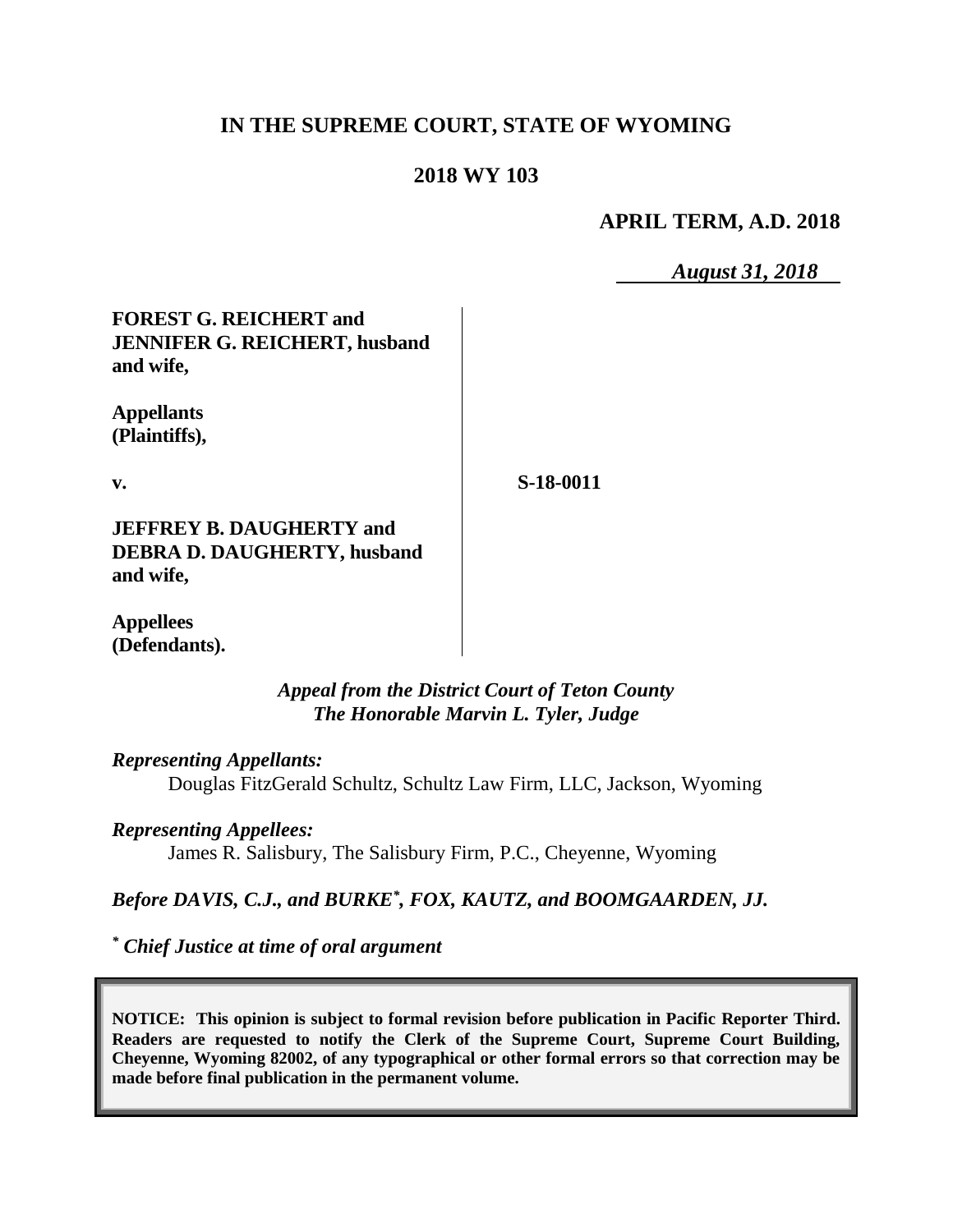**DAVIS**, Chief Justice.

l

[¶1] Forest and Jennifer Reichert own Lot 8 in the Western Tanager Subdivision in Jackson, Wyoming, and Jeff and Debra Daugherty own Lot 7. The Reicherts filed a quiet title action against the Daughertys challenging the enforceability of a plat restriction that bars Reicherts' use of a portion of Lot 8 and gives exclusive use of and responsibility for that property to the Daughertys. The district court granted summary judgment to the Daughertys, and we affirm.

## **ISSUES**

[¶2] The Reicherts present two issues on appeal, which we summarize and restate as a single issue:

> Does the restriction contained in the subdivision's recorded plat create an enforceable covenant appurtenant to Lot 8?

# **FACTS**

[¶3] The Reicherts and Daughertys own adjacent properties in the Western Tanager Subdivision in Jackson, Wyoming. The Reicherts obtained their property by a warranty deed dated September 24, 1996, which described the property as: "Lot 8 Western Tanager Subdivision Second Amendment, Teton County, Wyoming, according to that plat recorded in the Office of the Teton County Clerk on September 12, 1990 as Plat No. 701." The warranty deed conveyed the property "subject to taxes, reservations, covenants, encroachments, conditions, restrictions, rights-of-way and easements of sight and/or record."

[¶4] The Daughertys obtained their property by a warranty deed dated February 21, 2014, which described the property as: "Lot 7 Western Tanager Subdivision, Second Amendment, Teton County, Wyoming, according to that plat recorded September 12, 1990 as Plat No. 701." The warranty deed also conveyed the property "subject to taxes, reservations, covenants, encroachments, conditions, restrictions, rights-of-way and easements of sight and/or record."

[¶5] Both Lots 7 and 8 are located on and accessed via Juniper Lane, with the entirety of Lot 7 located to the west of Juniper Lane. Most of Lot 8 is located to the east of Juniper Lane, but the westernmost portion of Lot 8 is transected by Juniper Lane, leaving a strip of Lot 8 to the west of the road. Lot 6 is configured in a similar manner, with most of it situated to the east of Juniper Lane and a small strip to the west of the road.<sup>1</sup>

<sup>&</sup>lt;sup>1</sup> The record is not entirely clear, but it suggests that minimum lot size requirements and topography may have forced this configuration of Lots 6 and 8.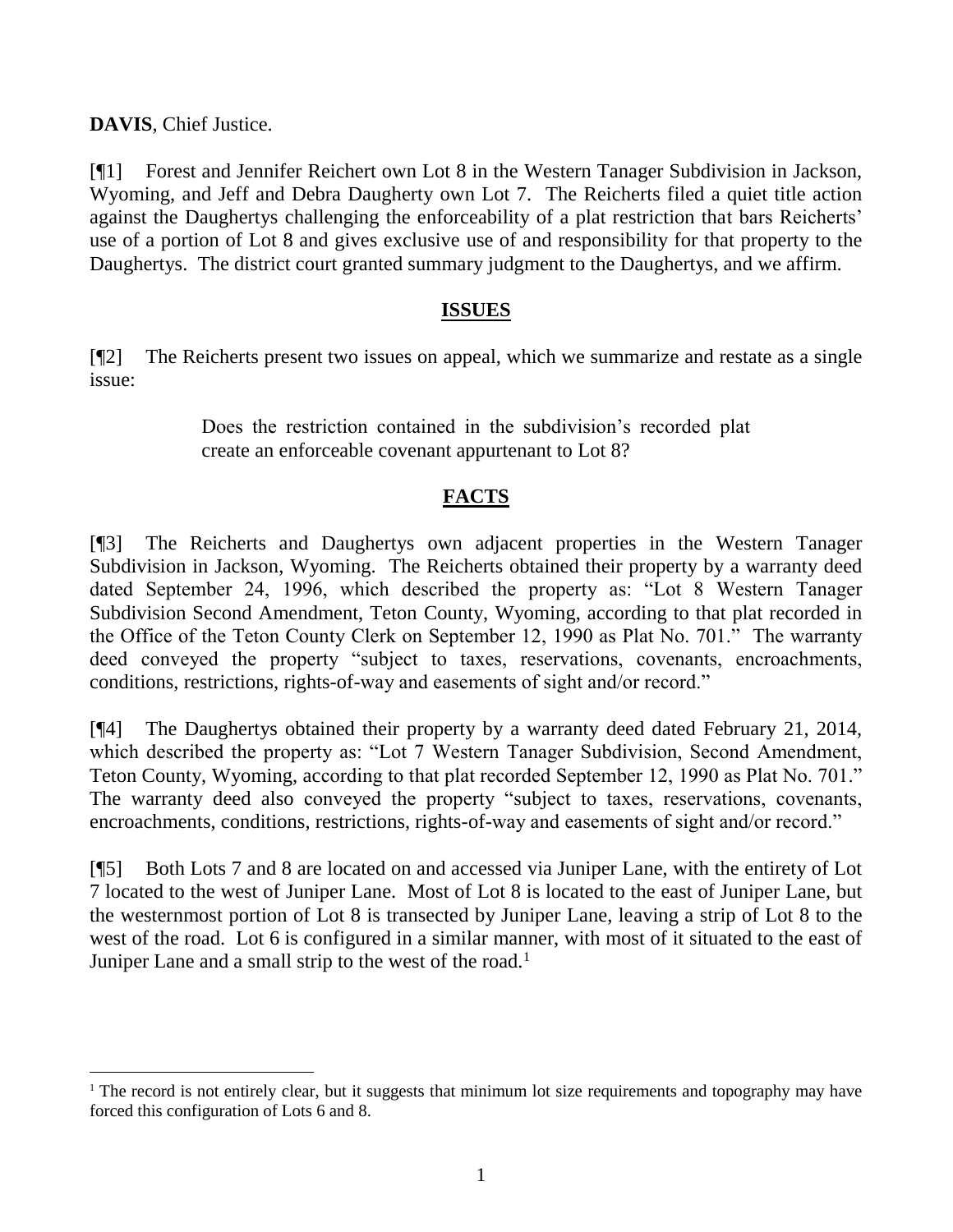[¶6] The smaller strips of Lots 6 and 8 located to the west of Juniper Lane are each marked on the subdivision's recorded plat (Plat 701) as a "restricted use area," with a reference to the Certificate of Owners located on sheet one of the plat. The Certificate of Owners specifies:

> Lot 6 and 8 of the foregoing subdivision shall have no private use or maintenance responsibility within that area of the Juniper Lane right-of-way which is located on the northwesterly side of the actual Juniper Lane road; said private use and maintenance responsibility shall be assigned instead to Lots 4, 5, and 7 of the foregoing subdivision; each of said Lots being assigned the private use of, and maintenance responsibility for the portion of said area which adjoins that Lot, and lies between the easterly extensions of the side boundaries of that Lot.

[¶7] In 2015, the Reicherts and Daughertys began having issues concerning a fence located on Lot 8's restricted use area west of Juniper Lane. The fence existed when the Reicherts purchased Lot 8 in 1996, and both parties claim they have done work to maintain it. The parties disagreed on which of them controlled the fence and what should be done with it. The Reicherts contend the fence should be removed from the Lot 8 restricted use area and relocated to the Lot 7 property line to protect Lot 8 from the Daughertys' livestock and to make room for the Reicherts to store plowed snow. The Daughertys contend that they have the exclusive right to use and maintain the restricted use area, including the fence, and that the Reicherts are improperly plowing their snow onto the property and thereby damaging the fence.

[¶8] The disputed property (restricted use area) and fence are depicted below in relation to the parties' respective properties.

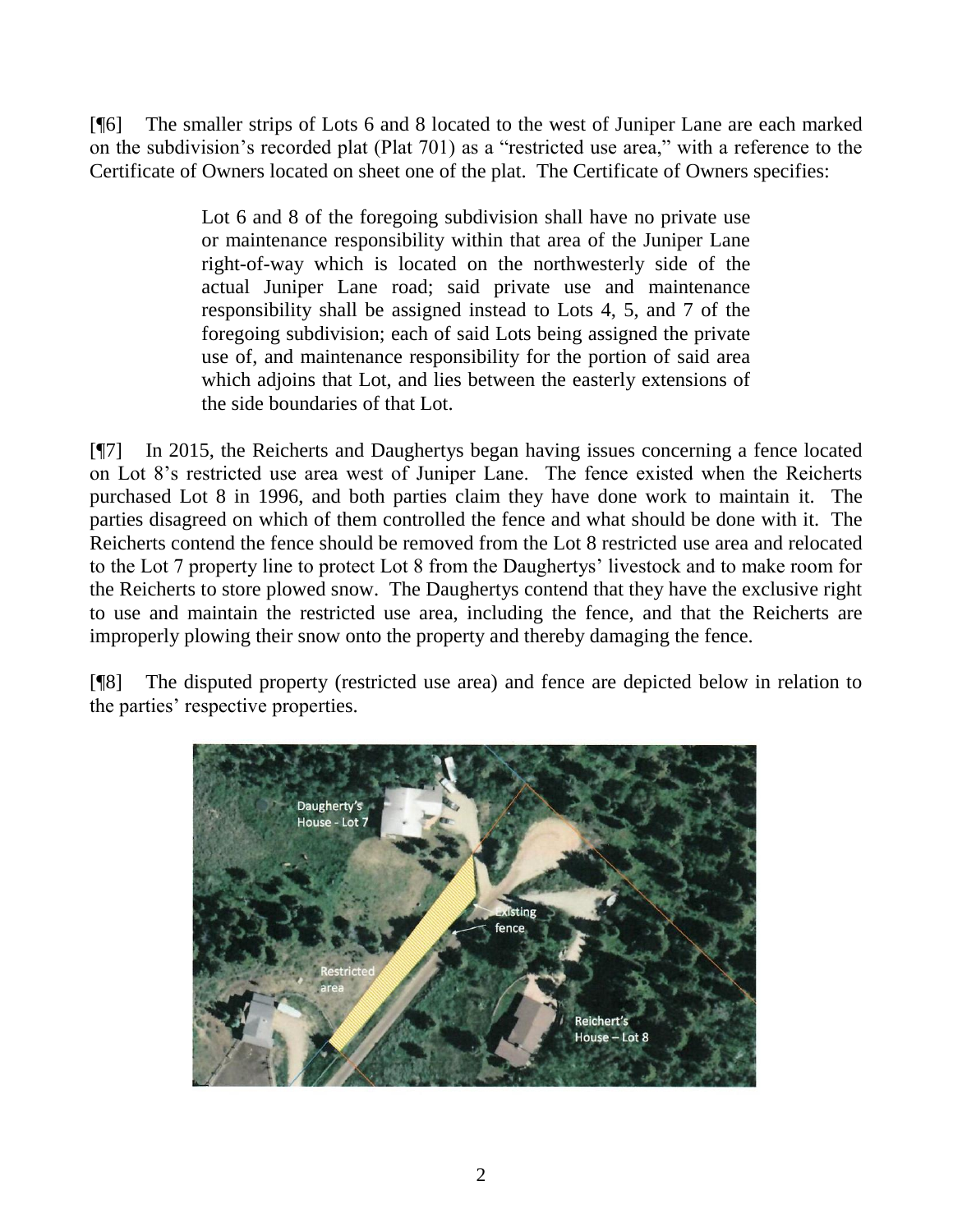[¶9] The parties were unable to resolve their differences concerning the disputed property, fence, and snow storage, and on March 25, 2016, the Reicherts filed a quiet title action against the Daughertys. The Reicherts sought to quiet title to the restricted use area and requested an order directing the Daughertys to remove the fence from that portion of Lot 8. On crossmotions for summary judgment, the district court ruled in favor of the Daughertys. The court found the terms and provisions of Plat 701 to be clear and unambiguous and concluded:

> Under the plain and ordinary meaning of the language imposing the restrictions under Plat 701, [the Reicherts] may not use, and/or they are restricted from using the Disputed Property for their private use, and they have no maintenance responsibility for the Disputed Property. Conversely, [the Daughertys] may use the Disputed Property for their private use and must maintain or provide for the general repair and upkeep [of] the Disputed Property. This restriction included in Plat 701 was a private agreement that restricts the use of the Disputed Property. Further, [the Reicherts] are bound by the restrictions under Plat 701 since they took the property with notice of those reservations and restrictions.

[¶10] The Reicherts timely appealed the district court's summary judgment ruling to this Court.

# **STANDARD OF REVIEW**

[¶11] This Court reviews a district court's grant of summary judgment as follows:

We review a district court's order granting summary judgment *de novo* and afford no deference to the district court's ruling. *Thornock v. PacifiCorp*[, 2016 WY 93, ¶ 10, 379 P.3d 175, 179](http://www.westlaw.com/Link/Document/FullText?findType=Y&serNum=2039785923&pubNum=0004645&originatingDoc=Idcbdbaf08a1811e881e3e57c1f40e5c7&refType=RP&fi=co_pp_sp_4645_179&originationContext=document&vr=3.0&rs=cblt1.0&transitionType=DocumentItem&contextData=(sc.Search)#co_pp_sp_4645_179)  [\(Wyo. 2016\).](http://www.westlaw.com/Link/Document/FullText?findType=Y&serNum=2039785923&pubNum=0004645&originatingDoc=Idcbdbaf08a1811e881e3e57c1f40e5c7&refType=RP&fi=co_pp_sp_4645_179&originationContext=document&vr=3.0&rs=cblt1.0&transitionType=DocumentItem&contextData=(sc.Search)#co_pp_sp_4645_179) This Court reviews the same materials and uses the same legal standard as the district court. *[Id](http://www.westlaw.com/Link/Document/FullText?findType=Y&serNum=2039785923&pubNum=0006431&originatingDoc=Idcbdbaf08a1811e881e3e57c1f40e5c7&refType=RP&originationContext=document&vr=3.0&rs=cblt1.0&transitionType=DocumentItem&contextData=(sc.Search))*. The record is assessed from the vantage point most favorable to the party opposing the motion . . ., and we give a party opposing summary judgment the benefit of all favorable inferences that may fairly be drawn from the record. *[Id](http://www.westlaw.com/Link/Document/FullText?findType=Y&serNum=2039785923&pubNum=0006431&originatingDoc=Idcbdbaf08a1811e881e3e57c1f40e5c7&refType=CA&originationContext=document&vr=3.0&rs=cblt1.0&transitionType=DocumentItem&contextData=(sc.Search))*. A material fact is one that would have the effect of establishing or refuting an essential element of the cause of action or defense asserted by the parties. *[Id](http://www.westlaw.com/Link/Document/FullText?findType=Y&serNum=2039785923&pubNum=0006431&originatingDoc=Idcbdbaf08a1811e881e3e57c1f40e5c7&refType=RP&originationContext=document&vr=3.0&rs=cblt1.0&transitionType=DocumentItem&contextData=(sc.Search))*.

*Pioneer Homestead Apartments III v. Sargent Eng'rs, Inc.*, 2018 WY 80, ¶ 15, 421 P.3d 1074, 1078-79 (Wyo. 2018) (quoting *White v. Wheeler*[, 2017 WY 146, ¶ 14, 406 P.3d 1241, 1246](http://www.westlaw.com/Link/Document/FullText?findType=Y&serNum=2043388423&pubNum=0004645&originatingDoc=Idcbdbaf08a1811e881e3e57c1f40e5c7&refType=RP&fi=co_pp_sp_4645_1246&originationContext=document&vr=3.0&rs=cblt1.0&transitionType=DocumentItem&contextData=(sc.Search)#co_pp_sp_4645_1246)  [\(Wyo. 2017\)\)](http://www.westlaw.com/Link/Document/FullText?findType=Y&serNum=2043388423&pubNum=0004645&originatingDoc=Idcbdbaf08a1811e881e3e57c1f40e5c7&refType=RP&fi=co_pp_sp_4645_1246&originationContext=document&vr=3.0&rs=cblt1.0&transitionType=DocumentItem&contextData=(sc.Search)#co_pp_sp_4645_1246).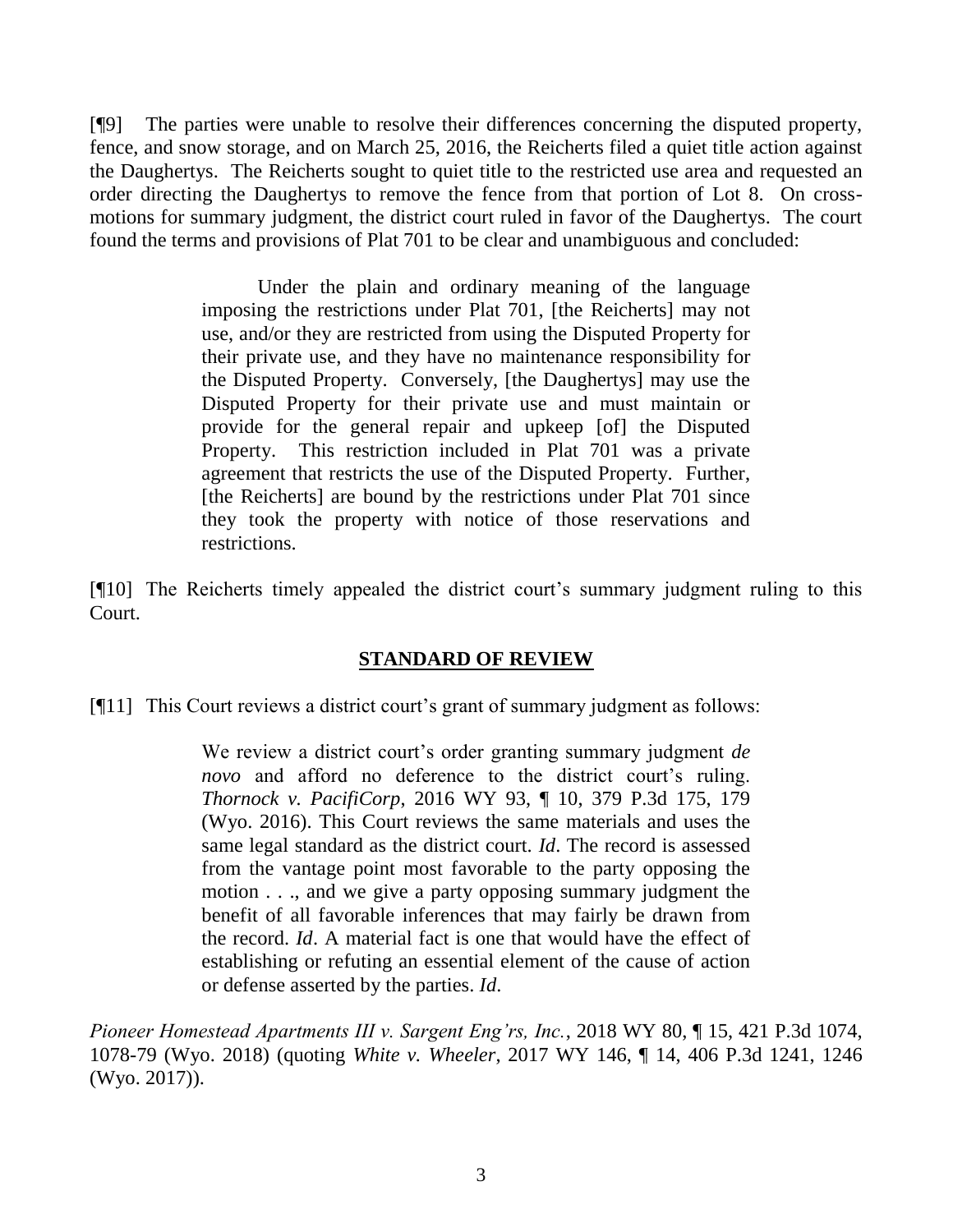#### **DISCUSSION**

[¶12] A restrictive covenant is "a private agreement . . . that restricts the use or occupancy of real property, especially by specifying lot sizes, building lines, architectural styles, and the uses to which the property may be put." *Sonnett v. First Am. Title Ins. Co.*, 2013 WY 106, ¶ 11, 309 P.3d 799, 805 (Wyo. 2013) (quoting *Black's Law Dictionary* 393 (8th ed. 2004)). "[I]n general, a developer can create covenants in favor of all landowners by clearly including restrictions in an accurate plat of the development that it properly records." 20 Am.Jur.2d *Covenants, Conditions, and Restrictions* § 158 (Aug. 2018 update); *see also Brumbaugh v. Mikelson Land Co.*, 2008 WY 66, ¶ 19 n.1, 185 P.3d 695, 702 n.1 (Wyo. 2008) (looking to plat and declaration of covenants to determine property rights and restrictions). The mark of a covenant is its imposition of a burden and grant of a benefit.

> Every covenant has a burden to the covenantor and a benefit to the covenantee. The covenantee or grantee's rights under a covenant are called the "benefit" of the covenant, while the covenantor or grantor's duties are called the "burden."

*Sonnett*, ¶ 11, 309 P.3d at 805 (quoting [20 Am.Jur.2d,](http://www.westlaw.com/Link/Document/FullText?findType=Y&serNum=0107491455&pubNum=0113391&originatingDoc=I7422589e1f8b11e3a341ea44e5e1f25f&refType=TS&originationContext=document&vr=3.0&rs=cblt1.0&transitionType=DocumentItem&contextData=(sc.UserEnteredCitation)) *supra*, § 1, at 557).

[¶13] A restrictive covenant that runs with the land is one that "inures to the benefit of, or must be fulfilled by, whatever party holds the land at the time when fulfillment is due." *Jacobs Ranch Coal Co. v. Thunder Basin Coal Co., LLC*, 2008 WY 101, ¶ 12 n.4, 191 P.3d 125, 130 n.4 (Wyo. 2008). A covenant runs with the land if:

> 1) the original covenant is enforceable; 2) the parties to the original covenant intended that the covenant run with the land; 3) the covenant touches and concerns the land; and 4) there is privity of estate between the parties to the dispute.

*Id.* ¶ 9, 191 P.3d at 129 (quoting *[Mathisen v. Thunder Basin Coal Co., LLC](http://www.westlaw.com/Link/Document/FullText?findType=Y&serNum=2013601127&pubNum=0004645&originatingDoc=Ida8f26f2754911ddb6a3a099756c05b7&refType=RP&originationContext=document&vr=3.0&rs=cblt1.0&transitionType=DocumentItem&contextData=(sc.Keycite))*, 2007 WY 161, ¶ [14, 169 P.3d 61, 65-66](http://www.westlaw.com/Link/Document/FullText?findType=Y&serNum=2013601127&pubNum=0004645&originatingDoc=Ida8f26f2754911ddb6a3a099756c05b7&refType=RP&originationContext=document&vr=3.0&rs=cblt1.0&transitionType=DocumentItem&contextData=(sc.Keycite)) (Wyo. 2007)).

[¶14] The Reicherts focus their challenge on the first requirement, the enforceability of the Plat 701 restriction, and do not contest the second through fourth requirements for an appurtenant easement. They contend that the restriction is unenforceable because: 1) the terms "private use" and "maintenance" are so vague as to be illusory; 2) the restriction's ambiguity makes it impossible to measure the proportionality of the benefit to Lot 7 and the burden on Lot 8; 3) the restriction is contrary to public policy in that it prevents them from staking and fencing their property to protect its value; and 4) the restriction conflicts with the access easement provided to all subdivision owners. We will address each argument in turn.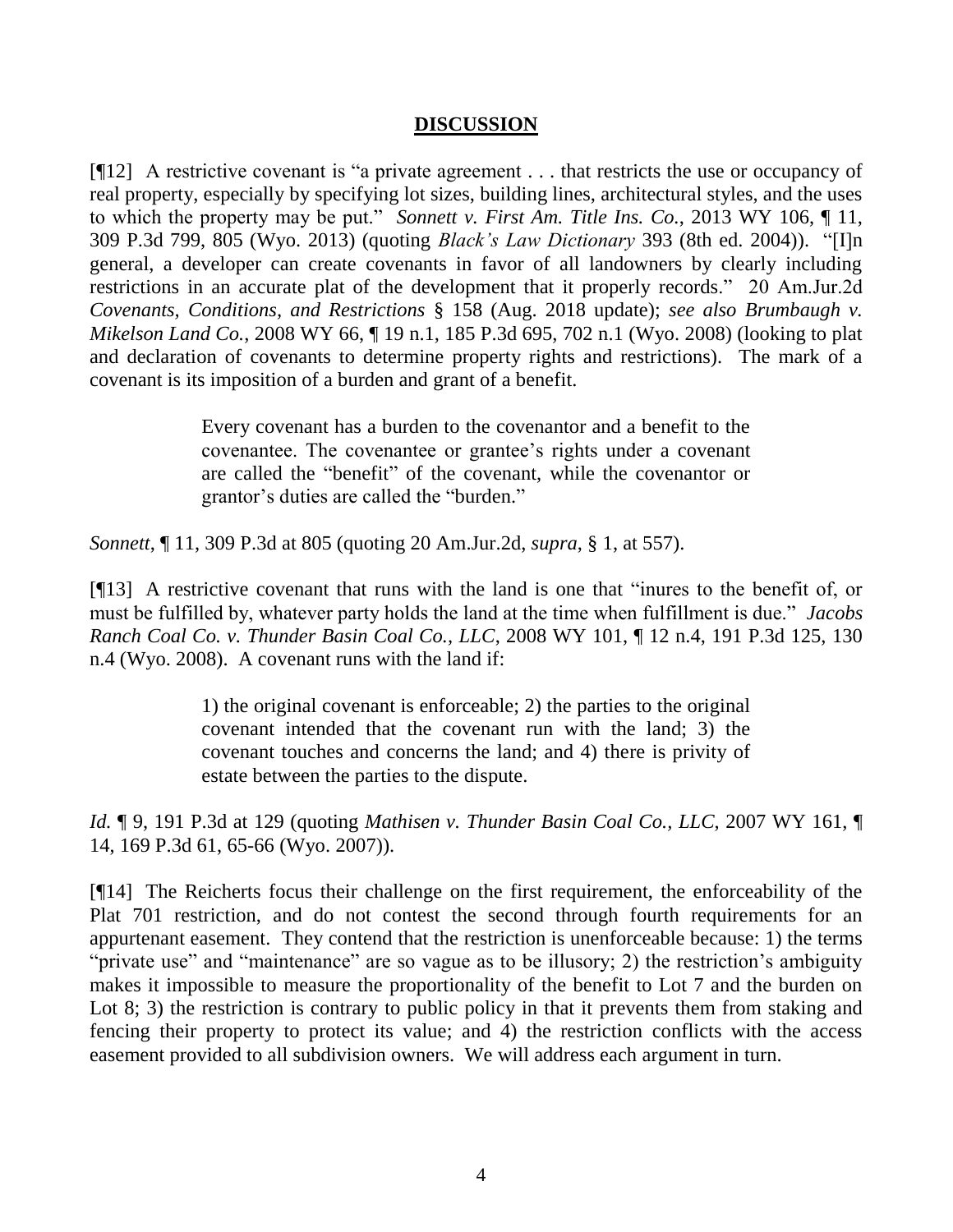### **1. "Private Use" and "Maintenance" as Illusory Terms**

[¶15] "Covenants are contractual in nature and we therefore interpret them as we would a contract." *Gumpel v. Copperleaf Homeowners Ass'n, Inc.*, 2017 WY 46, ¶ 29, 393 P.3d 1279, 1290 (Wyo. 2017) (citing *Wimer v. Cook*[, 2016 WY 29, ¶ 22, 369 P.3d 210, 218 \(Wyo. 2016\)\)](http://www.westlaw.com/Link/Document/FullText?findType=Y&serNum=2038421108&pubNum=0004645&originatingDoc=I32b4e75030e511e7afe7804507f6db3f&refType=RP&fi=co_pp_sp_4645_218&originationContext=document&vr=3.0&rs=cblt1.0&transitionType=DocumentItem&contextData=(sc.Search)#co_pp_sp_4645_218). Our goal is "to determine and effectuate the intention of the parties, especially the grantor or declarant." *Wimer*, ¶ 22, 369 P.3d at 218 (quoting *[Omohundro v. Sullivan](http://www.westlaw.com/Link/Document/FullText?findType=Y&serNum=2018332700&pubNum=0004645&originatingDoc=I0552b0eae3b111e590d4edf60ce7d742&refType=RP&fi=co_pp_sp_4645_1081&originationContext=document&vr=3.0&rs=cblt1.0&transitionType=DocumentItem&contextData=(sc.DocLink)#co_pp_sp_4645_1081)*, 2009 WY 38, ¶ 9, [202 P.3d 1077, 1081 \(Wyo.](http://www.westlaw.com/Link/Document/FullText?findType=Y&serNum=2018332700&pubNum=0004645&originatingDoc=I0552b0eae3b111e590d4edf60ce7d742&refType=RP&fi=co_pp_sp_4645_1081&originationContext=document&vr=3.0&rs=cblt1.0&transitionType=DocumentItem&contextData=(sc.DocLink)#co_pp_sp_4645_1081) 2009)). As with any contract interpretation, we begin with a covenant's plain language.

> The words used in the contract are afforded the plain meaning that a reasonable person would give to them. *[Doctors' Co. v. Insurance](http://www.westlaw.com/Link/Document/FullText?findType=Y&serNum=1993228400&pubNum=0000661&originatingDoc=I32b4e75030e511e7afe7804507f6db3f&refType=RP&fi=co_pp_sp_661_1023&originationContext=document&vr=3.0&rs=cblt1.0&transitionType=DocumentItem&contextData=(sc.Search)#co_pp_sp_661_1023)  Corp. of America*[, 864 P.2d 1018, 1023 \(Wyo.](http://www.westlaw.com/Link/Document/FullText?findType=Y&serNum=1993228400&pubNum=0000661&originatingDoc=I32b4e75030e511e7afe7804507f6db3f&refType=RP&fi=co_pp_sp_661_1023&originationContext=document&vr=3.0&rs=cblt1.0&transitionType=DocumentItem&contextData=(sc.Search)#co_pp_sp_661_1023) 1993). When the provisions in the contract are clear and unambiguous, the court looks only to the "four corners" of the document in arriving at the intent of the parties. *[Union Pacific Resources Co. v. Texaco](http://www.westlaw.com/Link/Document/FullText?findType=Y&serNum=1994196633&pubNum=0000661&originatingDoc=I32b4e75030e511e7afe7804507f6db3f&refType=RP&fi=co_pp_sp_661_220&originationContext=document&vr=3.0&rs=cblt1.0&transitionType=DocumentItem&contextData=(sc.Search)#co_pp_sp_661_220)*, 882 [P.2d 212, 220 \(Wyo.](http://www.westlaw.com/Link/Document/FullText?findType=Y&serNum=1994196633&pubNum=0000661&originatingDoc=I32b4e75030e511e7afe7804507f6db3f&refType=RP&fi=co_pp_sp_661_220&originationContext=document&vr=3.0&rs=cblt1.0&transitionType=DocumentItem&contextData=(sc.Search)#co_pp_sp_661_220) 1994); *[Prudential Preferred Properties v. J](http://www.westlaw.com/Link/Document/FullText?findType=Y&serNum=1993179048&pubNum=0000661&originatingDoc=I32b4e75030e511e7afe7804507f6db3f&refType=RP&fi=co_pp_sp_661_1271&originationContext=document&vr=3.0&rs=cblt1.0&transitionType=DocumentItem&contextData=(sc.Search)#co_pp_sp_661_1271)  and J Ventures*[, 859 P.2d 1267, 1271 \(Wyo. 1993\).](http://www.westlaw.com/Link/Document/FullText?findType=Y&serNum=1993179048&pubNum=0000661&originatingDoc=I32b4e75030e511e7afe7804507f6db3f&refType=RP&fi=co_pp_sp_661_1271&originationContext=document&vr=3.0&rs=cblt1.0&transitionType=DocumentItem&contextData=(sc.Search)#co_pp_sp_661_1271) In the absence of any ambiguity, the contract will be enforced according to its terms because no construction is appropriate. *[Sinclair Oil Corp. v.](http://www.westlaw.com/Link/Document/FullText?findType=Y&serNum=1996283405&pubNum=0000661&originatingDoc=I32b4e75030e511e7afe7804507f6db3f&refType=RP&fi=co_pp_sp_661_539&originationContext=document&vr=3.0&rs=cblt1.0&transitionType=DocumentItem&contextData=(sc.Search)#co_pp_sp_661_539)  Republic Ins. Co.*[, 929 P.2d 535, 539 \(Wyo.](http://www.westlaw.com/Link/Document/FullText?findType=Y&serNum=1996283405&pubNum=0000661&originatingDoc=I32b4e75030e511e7afe7804507f6db3f&refType=RP&fi=co_pp_sp_661_539&originationContext=document&vr=3.0&rs=cblt1.0&transitionType=DocumentItem&contextData=(sc.Search)#co_pp_sp_661_539) 1996).

*Gumpel*, ¶ 29, 393 P.3d at 1290 (quoting *Thornock v. PacifiCorp*[, 2016 WY 93, ¶ 13, 379 P.3d](http://www.westlaw.com/Link/Document/FullText?findType=Y&serNum=2039785923&pubNum=0004645&originatingDoc=I32b4e75030e511e7afe7804507f6db3f&refType=RP&fi=co_pp_sp_4645_180&originationContext=document&vr=3.0&rs=cblt1.0&transitionType=DocumentItem&contextData=(sc.Search)#co_pp_sp_4645_180)  [175, 180 \(Wyo. 2016\)\)](http://www.westlaw.com/Link/Document/FullText?findType=Y&serNum=2039785923&pubNum=0004645&originatingDoc=I32b4e75030e511e7afe7804507f6db3f&refType=RP&fi=co_pp_sp_4645_180&originationContext=document&vr=3.0&rs=cblt1.0&transitionType=DocumentItem&contextData=(sc.Search)#co_pp_sp_4645_180).

[¶16] We will find an ambiguity in a restrictive covenant only if it "is obscure in its meaning, because of indefiniteness of expression, or because a double meaning is present." *Fix v. Forelle*, 2014 WY 79, ¶ 16, 327 P.3d 745, 749 (Wyo. 2014) (quoting *[Fayard v. Design Comm.](http://www.westlaw.com/Link/Document/FullText?findType=Y&serNum=2021825765&pubNum=0004645&originatingDoc=I49cdb8ecf7b011e3b4bafa136b480ad2&refType=RP&fi=co_pp_sp_4645_303&originationContext=document&vr=3.0&rs=cblt1.0&transitionType=DocumentItem&contextData=(sc.Keycite)#co_pp_sp_4645_303)  of Homestead Subdivision*[, 2010 WY 51, ¶ 12, 230 P.3d 299, 303 \(Wyo.](http://www.westlaw.com/Link/Document/FullText?findType=Y&serNum=2021825765&pubNum=0004645&originatingDoc=I49cdb8ecf7b011e3b4bafa136b480ad2&refType=RP&fi=co_pp_sp_4645_303&originationContext=document&vr=3.0&rs=cblt1.0&transitionType=DocumentItem&contextData=(sc.Keycite)#co_pp_sp_4645_303) 2010)). In the absence of such an ambiguity, we adhere to the covenant's "plain and ordinary meaning without reference to attendant facts and circumstances or extrinsic evidence, . . . ." *Star Valley Ranch Ass'n v. Daley*, 2014 WY 116, ¶ 12, 334 P.3d 1207, 1210 (Wyo. 2014) (quoting *Anderson v. Bommer*[, 926 P.2d 959, 961-62 \(Wyo.](http://www.westlaw.com/Link/Document/FullText?findType=Y&serNum=1996260557&pubNum=0000661&originatingDoc=Iff0ad5e23e9011e4b86bd602cb8781fa&refType=RP&fi=co_pp_sp_661_961&originationContext=document&vr=3.0&rs=cblt1.0&transitionType=DocumentItem&contextData=(sc.UserEnteredCitation)#co_pp_sp_661_961) 1996)). Additionally, the rule that covenants are to be strictly construed, and in the case of doubt construed in favor of the free use of land, applies only if the covenant is ambiguous. *Id*.

[¶17] The Plat 701 restriction states that Lot 8 (the Reicherts' lot) "shall have no private use or maintenance responsibility" within the restricted use area and "said private use and maintenance responsibility shall be assigned to [Lot 7 (the Daughertys' lot)]." We find no ambiguity in these terms.

[¶18] The term "private" means "intended for or restricted to the use of a particular person, group, or class." *Merriam-Webster's Collegiate Dictionary* 988 (11th ed. 2012). "Use" means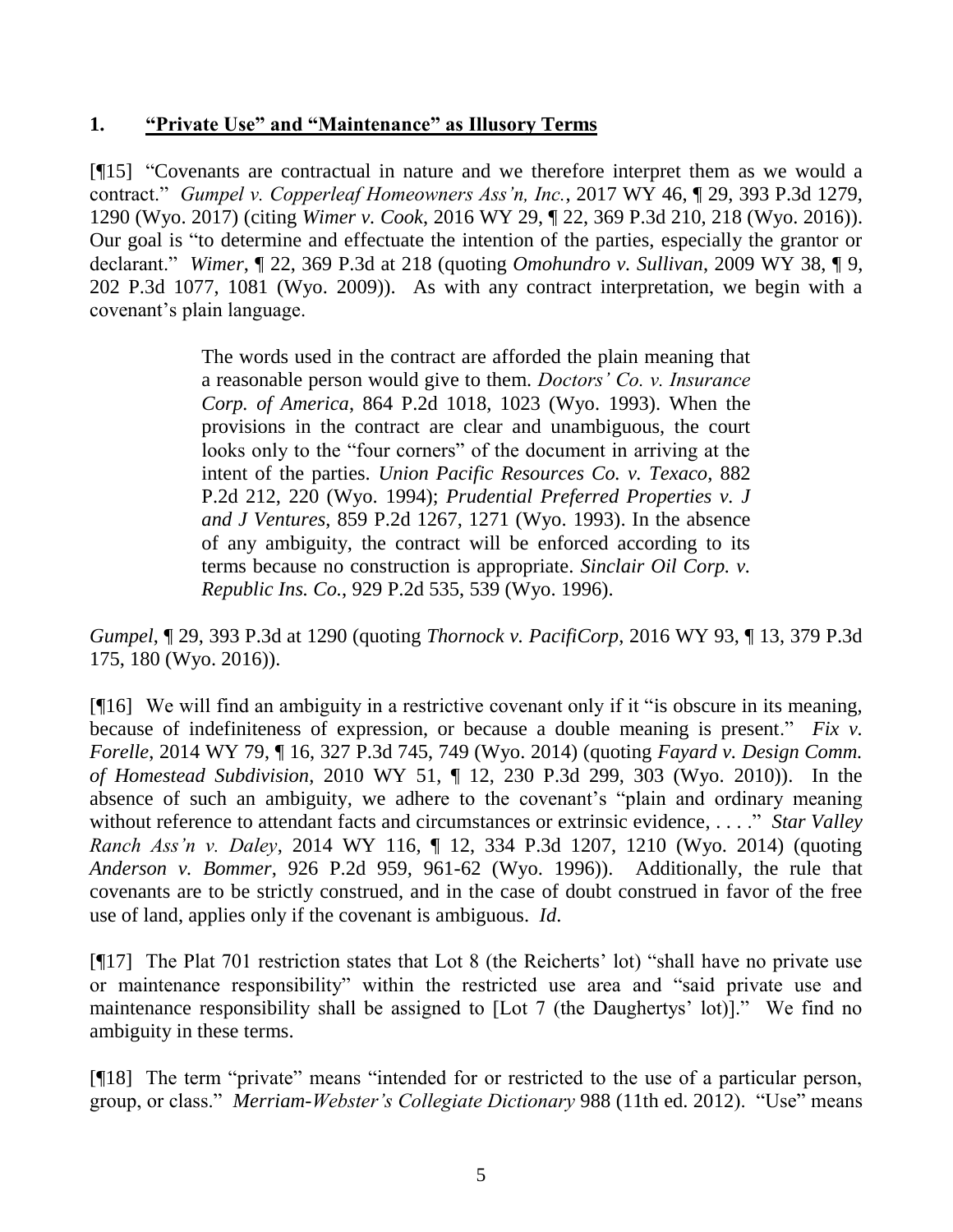"the legal enjoyment of property that consists in its employment, occupation, exercise, or practice (she had the use of the estate for life)." *Id*. at 1378. "Maintenance" means "the upkeep of property or equipment." *Id*. at 749. These definitions are not indefinite and do not leave room for multiple meanings, and the restriction's plain meaning is clear. The Daughertys are entitled to the exclusive use of the restricted use area on Lot 8, and they are responsible for its upkeep. Conversely, the Reicherts are entitled to no use of the restricted use area, including for the storage of plowed snow, and they are entirely relieved of maintenance responsibility for that portion of Lot 8.

[¶19] The Plat 701 restriction creates a clear burden on Lot 8, with a clear benefit to Lot 7, and is thus an enforceable covenant. Moreover, the covenant is not rendered illusory by its failure to specifically delineate permitted uses and required maintenance. An illusory promise is one that makes performance entirely optional. *Jackson Hole Builders v. Piros*, 654 P.2d 120, 122 (Wyo. 1982). The owner of Lot 7 is required to maintain the Lot 8 restricted use area, and nothing in the language of Plat 701 suggests that obligation is optional.

[¶20] The true gist of the Reicherts' argument, we believe, is that the language is too vague to allow enforcement of any restrictions on or requirements for the use and maintenance of the disputed property. Certainly, we have recognized that a contract or servitude may be so vague as to be unenforceable. *Thornock v. Esterholdt*, 2013 WY 42, ¶ 18, 299 P.3d 68, 73 (Wyo. 2013) (citing contract cases and applying rule to right-of-way). We do not, however, find that to be the case here. The disputed property is in a subdivision governed by recorded covenants and restrictions. Those restrictions and the same county, state, and federal restrictions applicable to the other subdivision lots will govern the use and maintenance of the disputed property. The uses and maintenance responsibilities are thus neither boundless nor without guidance. The Plat 701 restriction therefore does not fail for lack of definition.

## **2. Proportionality of Burdens and Benefits**

[¶21] The Reicherts next argue that the district court erred in failing to consider parol evidence to determine the proportionality of the burden the Plat 701 restriction imposes on Lot 8 as compared to the benefit it confers on Lot 7. In support of this argument, they cite to a provision of the Restatement (First) of Property that instructs:

> Free alienability of land is socially desirable. The running of the burden of a promise with land tends to interfere with the free alienability of the land and thus in a socially undesirable direction. Accordingly it is only permitted where this tendency is counterbalanced by an opposing tendency. This opposing tendency is found in the benefit required as a prerequisite to the running of the burden. The use promoted by the benefit received offsets the uses inhibited by the burden imposed. The benefit need not exactly equal the burden [in] individual cases. If some land is benefited by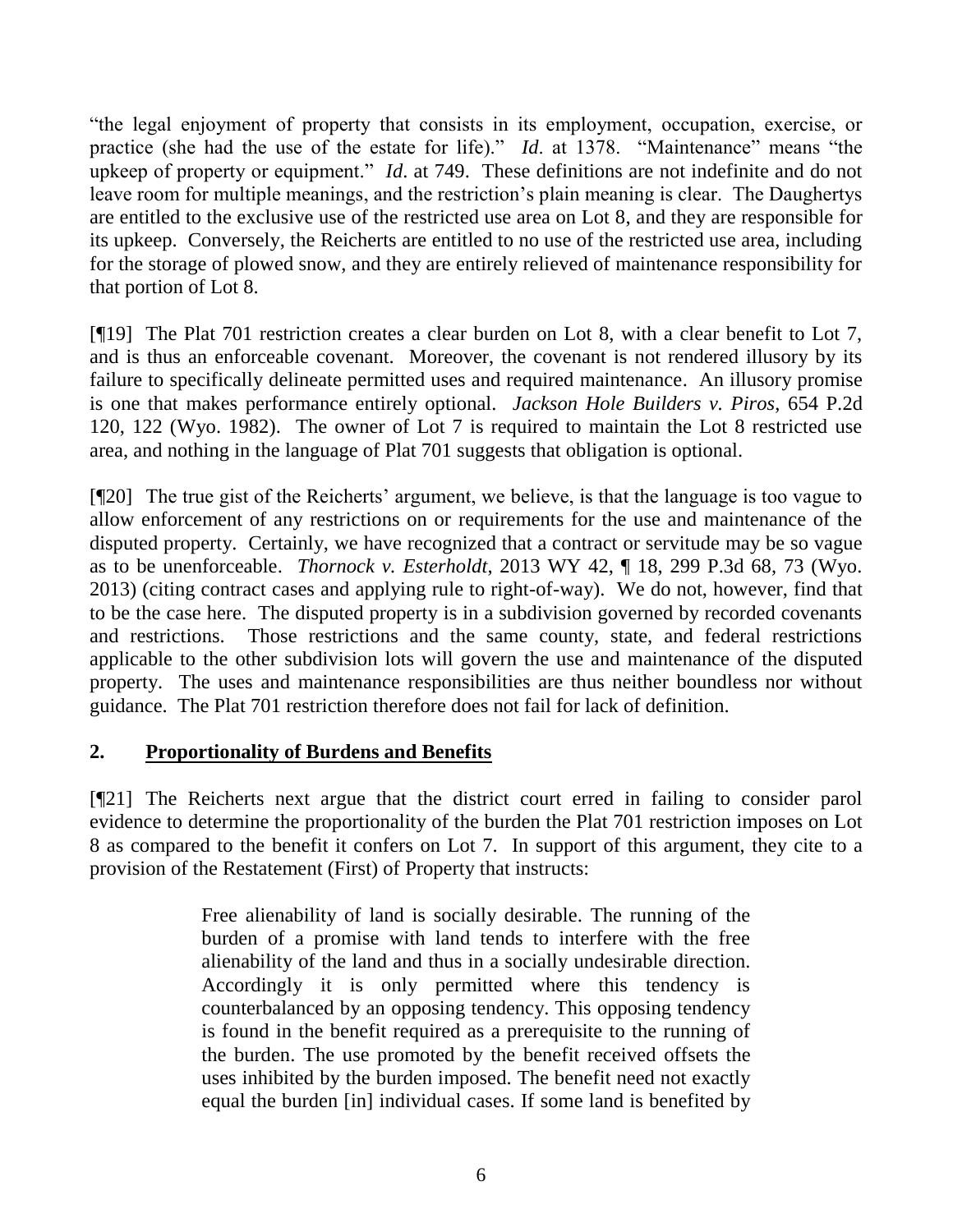the performance of a promise imposing a burden upon either the same or other land no exact determination of the equivalency of benefit and burden is made in determining that the promise so affects land as to run with it. Still the burden will not run if the burden imposed is obviously greater than the benefit given. There must be such a relation between benefit and burden that the performance of the promise has, in the particular case, some reasonable prospect of promoting land utilization as a whole.

Restatement (First) of Property § 537 cmt. h (1944) (June 2018 update).

[¶22] The Reicherts contend that without consideration of parol evidence, the ambiguity of the terms "private use" and "maintenance" makes it impossible to perform the above-quoted task of measuring the proportionality of the burden imposed and benefit conferred by the Plat 701 restriction. We decline to consider this argument.

[¶23] The Restatement provision on which the Reicherts rely is not one this Court has had a prior occasion to consider, but more importantly, we are unable to find any indication in the record that this argument was made to the district court or even that the Reicherts asked the district court to consider the cited Restatement provision. "Our precedent is clear that an argument may not be made for the first time on appeal." *Davis v. State*, 2018 WY 40, ¶ 32, 415 P.3d 666, 678 (Wyo. 2018) (quoting *Gumpel*, ¶ 32 n.7, 393 P.3d at 1291 n.7).

> "Parties are bound by the theories they advanced below." *[Davis v.](http://www.westlaw.com/Link/Document/FullText?findType=Y&serNum=2004343473&pubNum=0004645&originatingDoc=I6a012f703f7b11e884b4b523d54ea998&refType=RP&fi=co_pp_sp_4645_490&originationContext=document&vr=3.0&rs=cblt1.0&transitionType=DocumentItem&contextData=(sc.Keycite)#co_pp_sp_4645_490)  City of Cheyenne*[, 2004 WY 43, ¶ 26, 88 P.3d 481, 490 \(Wyo.](http://www.westlaw.com/Link/Document/FullText?findType=Y&serNum=2004343473&pubNum=0004645&originatingDoc=I6a012f703f7b11e884b4b523d54ea998&refType=RP&fi=co_pp_sp_4645_490&originationContext=document&vr=3.0&rs=cblt1.0&transitionType=DocumentItem&contextData=(sc.Keycite)#co_pp_sp_4645_490)  [2004\).](http://www.westlaw.com/Link/Document/FullText?findType=Y&serNum=2004343473&pubNum=0004645&originatingDoc=I6a012f703f7b11e884b4b523d54ea998&refType=RP&fi=co_pp_sp_4645_490&originationContext=document&vr=3.0&rs=cblt1.0&transitionType=DocumentItem&contextData=(sc.Keycite)#co_pp_sp_4645_490) "We recognize only two exceptions to that rule: when the issue raises jurisdictional questions or it is of such a fundamental nature that it must be considered." *[Id](http://www.westlaw.com/Link/Document/FullText?findType=Y&serNum=2004343473&pubNum=0006431&originatingDoc=I6a012f703f7b11e884b4b523d54ea998&refType=RP&originationContext=document&vr=3.0&rs=cblt1.0&transitionType=DocumentItem&contextData=(sc.Keycite))*.

*Davis*, ¶ 32, 415 P.3d at 678.

[¶24] The Reicherts' argument is plainly not jurisdictional. Additionally, we do not view a request for application of a Restatement principle not previously accepted by this Court as fundamental. That is particularly so where, as here, that had the argument and authority been presented to the district court, the parties could have properly developed the record for consideration of it. *Davis*, ¶ 34, 415 P.3d at 678 (quoting *[Crofts v. State ex rel. Dep't of Game](http://www.westlaw.com/Link/Document/FullText?findType=Y&serNum=2037966979&pubNum=0004645&originatingDoc=I6a012f703f7b11e884b4b523d54ea998&refType=RP&fi=co_pp_sp_4645_624&originationContext=document&vr=3.0&rs=cblt1.0&transitionType=DocumentItem&contextData=(sc.Keycite)#co_pp_sp_4645_624)  and Fish*[, 2016 WY 4, ¶ 24, 367 P.3d 619, 625](http://www.westlaw.com/Link/Document/FullText?findType=Y&serNum=2037966979&pubNum=0004645&originatingDoc=I6a012f703f7b11e884b4b523d54ea998&refType=RP&fi=co_pp_sp_4645_624&originationContext=document&vr=3.0&rs=cblt1.0&transitionType=DocumentItem&contextData=(sc.Keycite)#co_pp_sp_4645_624) (Wyo. 2016)) (noting Court will not consider issue "not properly developed for review.").

[¶25] The Reicherts' argument is newly raised on appeal, and no record was developed to support our consideration of it. We therefore decline to consider the argument.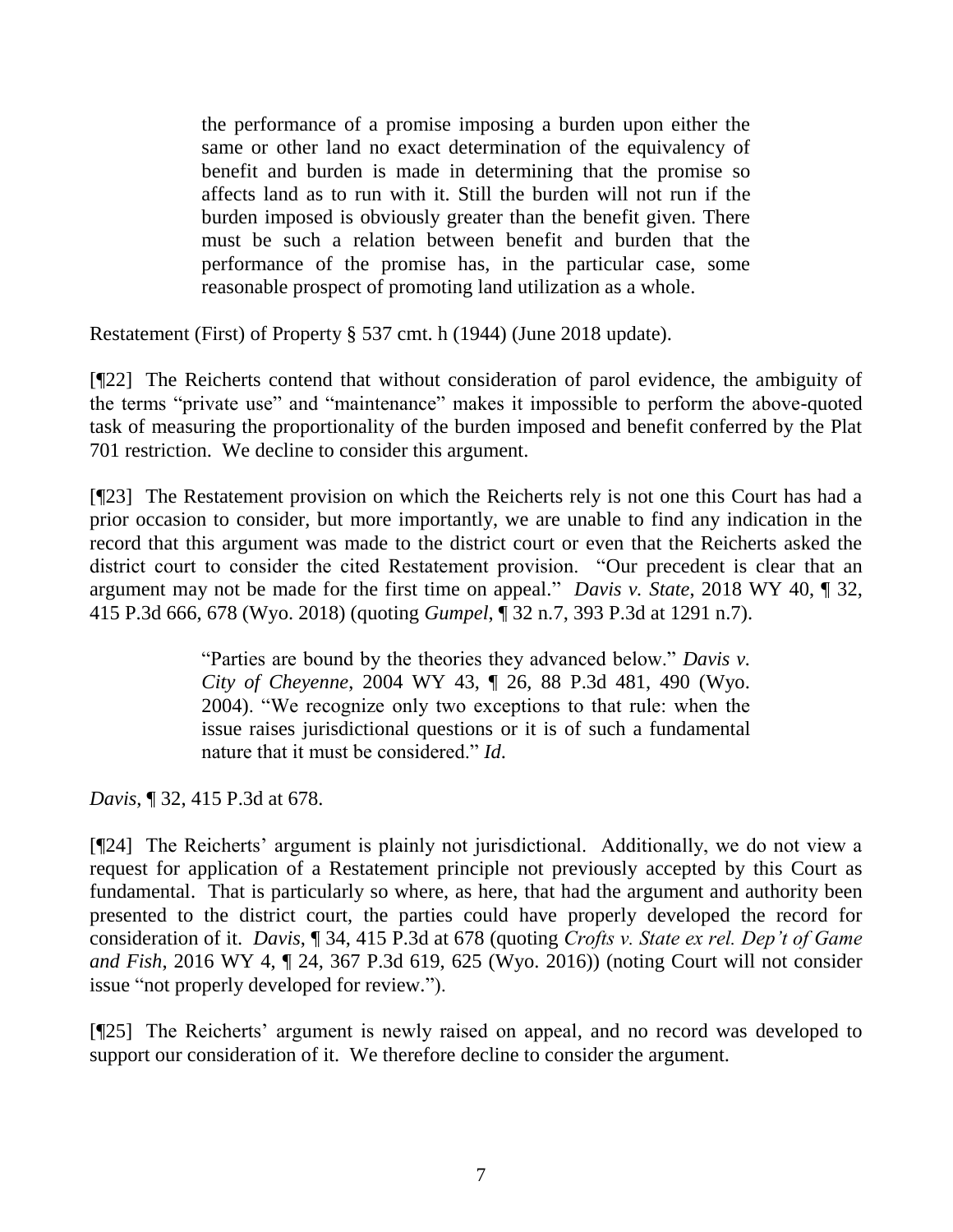# **3. Public Policy Arguments**

[¶26] The Reicherts next contend that the Plat 701 restriction is unenforceable because it violates public policy. Specifically, they point out that Wyoming is a "fence-out" state, and they argue that because the restriction bars them from fencing their property, they are unable to fence out the Daughertys' livestock to prevent livestock damage to their property. They further contend that, contrary to public policy, they are unable to place survey markers on their property within the restricted use area.

[¶27] Wyoming is indeed a fence-out state, meaning the onus is on a property owner to fence out livestock to prevent damage rather than on the livestock owner to fence in the livestock. *Braunstein v. Robinson Family Ltd. P'ship LLP*, 2010 WY 26, ¶ 18, 226 P.3d 826, 834 (Wyo. 2010). That said, the Reicherts cite no authority for their assertion that a covenant restricting a property owner from fencing a portion of their property is contrary to public policy. Additionally, the livestock damage that the Reicherts cited in support of their challenge to the Plat 701 restriction was not damage done to the disputed property. The damage occurred when one of the Daughertys' pigs apparently crossed Juniper Lane, entered the Reicherts' garage, and caused damage. While a fence across the disputed property may have prevented the breach, nothing in the Plat 701 restriction prevents the Reicherts from fencing the larger portion of their property that is not part of the restricted use area.<sup>2</sup> We are therefore not persuaded that the restriction is contrary to public policy.

[¶28] With respect to the Reicherts' argument that the Plat 701 restriction interferes with their ability to stake their property, they cite only to Wyo. Stat. Ann. § 6-3-202, which establishes the penalty for altering landmarks. Nothing in the record addresses what may or may not have occurred to date with respect to any attempts by the Reicherts to survey and stake their property, and they cite no other authority and make no cogent argument as to why this question implicates public policy or otherwise affects the enforceability of the Plat 701 restriction. We therefore do not address the argument any further. *See Bruckner v. State*, 2018 WY 51, ¶ 17, 417 P.3d 178, 182 (Wyo. 2018) ("The Court has a long-standing precedent of summarily affirming cases or issues not supported by cogent argument or pertinent authoritative citation.").

# **4. Conflicts with Access Easement**

l

[¶29] The Reicherts last contend that the Plat 701 restriction conflicts with the Watkins Easement, the access easement that allowed for the location of Juniper Lane. They assert that under the Watkins Easement, Juniper Lane may be located within any portion of the easement, including within at least part of the restricted use area, and that the easement carries with it the right and obligation of all lot owners to maintain Juniper Lane. They argue the easement and

<sup>&</sup>lt;sup>2</sup> The record does not disclose other fencing restrictions on property in the subdivision. If there are other such restrictions, they are not before this Court and are unaffected by our decision.